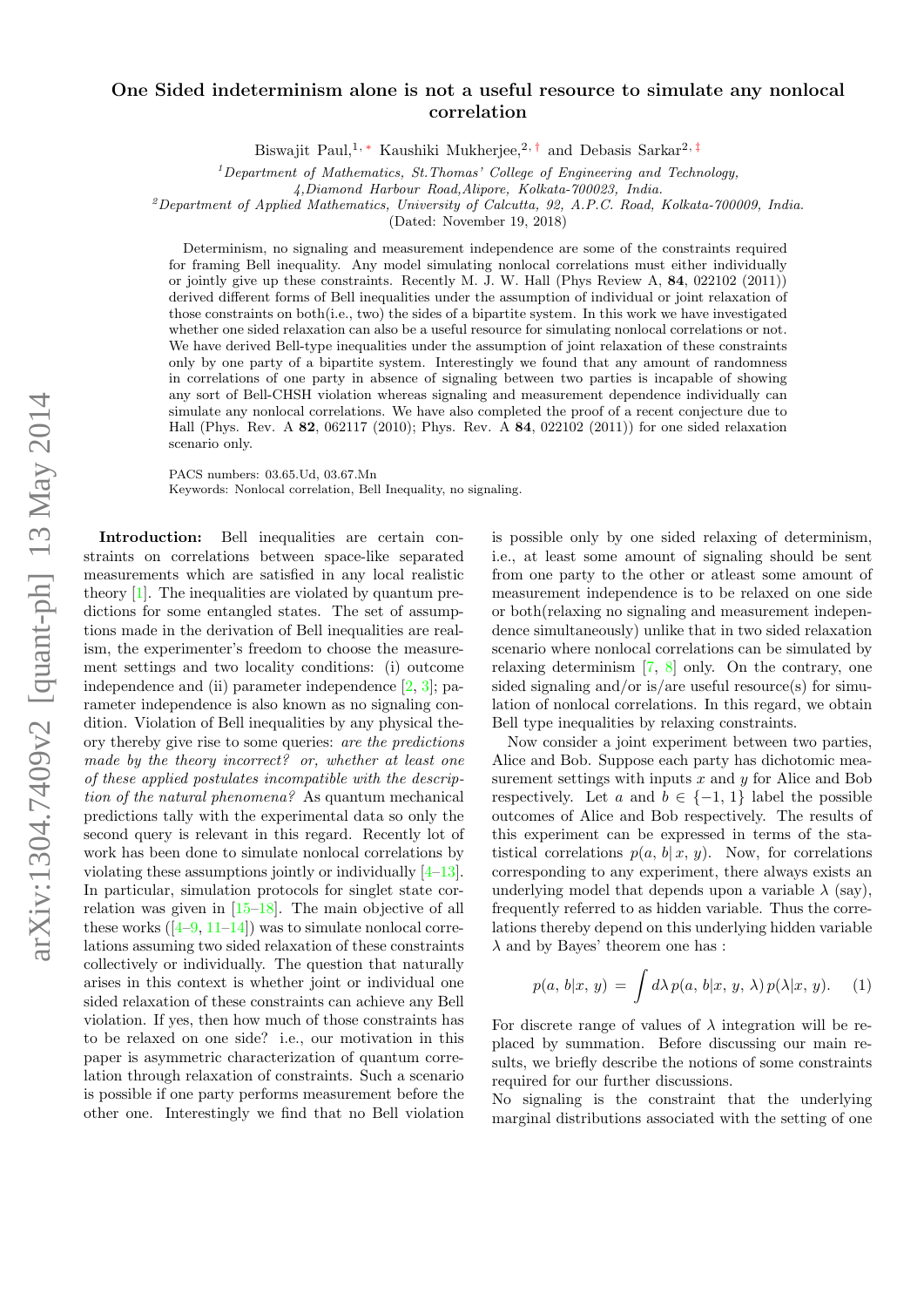$$
p^{(1)}(a|x, y, \lambda) = p^{(1)}(a|x, y', \lambda),
$$
  

$$
p^{(2)}(b|x, y, \lambda) = p^{(2)}(b|x', y, \lambda)
$$
 (2)

hold for all pairs  $(x, y)$ ,  $(x, y')$  and  $(x', y)$  of the model. The degree of signaling is then defined as the maximum shift possible in an underlying marginal probability distribution for one party, due to the alteration of measurement settings by the other. It is quantified by the variational distance [\[7,](#page-4-13) [8\]](#page-4-14)

<span id="page-1-1"></span>
$$
S_{1\to 2} := \sup_{x,x',y,b,\lambda} |p^{(2)}(b|x,y,\lambda) - p^{(2)}(b|x',y,\lambda)| \tag{3}
$$

<span id="page-1-2"></span>
$$
S_{2\to 1} := \sup_{x,y,y',a,\lambda} |p^{(1)}(a|x,y,\lambda) - p^{(1)}(a|x,y',\lambda)| \tag{4}
$$

where  $a, b, x, x', y$  and  $y'$  have their usual meanings. According to the definition,  $S_{1\rightarrow 2}$  is the maximum possible deviation in an underlying marginal probability distribution for the second observer, induced via the change of a measurement setting of the first observer. Given  $\lambda$ , if  $S_{1\rightarrow 2} > 0$ , then the first observer in principle can send a signal to the second observer by merely altering its own measurement setting. Hence if  $S_{1\rightarrow 2} > 0$  and  $S_{2\rightarrow 1} = 0$ then no signaling is relaxed only on second observer's side. This is referred to as 'one sided signaling'.

The overall degree of signaling, for a given underlying model is defined by,

$$
S := \max\{S_{1 \to 2}, S_{2 \to 1}\}.
$$
 (5)

Thus,  $0 \leq S \leq 1$ , where two extreme values 0 and 1 represent no signaling and 100% signaling or simply signaling, respectively.

In a deterministic correlation model all the outcomes being predictable with certainty for any given knowledge of  $\lambda$ , correlation terms are either 0 or 1, i.e.,  $p(a, b|x, y, \lambda) \in \{0, 1\}$ . The degree of indeterminism of an underlying model may be defined as the measure of deviation of the marginal probabilities from the deterministic values 0 and 1. The local degree of indeterminism  $I_i$  may be defined [\[7,](#page-4-13) [8\]](#page-4-14) as the smallest positive number, such that the corresponding marginal probabilities lie in  $[0, I_j] \bigcup [1 - I_j, 1],$ 

$$
I_j := \sup_{\{x, y, \lambda\}} \min_z \{ p^j(z|x, y, \lambda), 1 - p^j(z|x, y, \lambda) \}. \tag{6}
$$

Hence  $I_j = 0$  if and only if the corresponding marginal is deterministic.

The overall degrees of indeterminism for the model may be defined as,

$$
I := \max\{I_1, I_2\}.
$$
 (7)

Thus,  $0 \le I \le 1/2$ , where two extreme values 0 and  $\frac{1}{2}$  represent determinism and indeterminism, respectively.

Complementary Relation between Signaling and Indeterminism: Without loss of generality let Alice sends signal to bob. Due to signaling, any deviation in a marginal probability value must either retain the value in the same subinterval [0,  $I_2$ ] (or  $[1 - I_2, 1]$ ) for  $S_{1\rightarrow 2}$  $1 - 2I_2$  or, shift it across the gap between the subintervals  $(S_{1\rightarrow 2} \geq 1-2I_2)$ . Clearly, for the region  $S_{1\rightarrow 2}$  $1 - 2I_2$ ,  $S_{1\rightarrow 2} \leq I_2$ . This provides us the relation:  $I_2 \geq \min\{S_{1\to 2}, (1 - S_{1\to 2})/2\}.$ 

As noted in introduction any deterministic and no signaling model must satisfy Bell Inequalities if experimenters enjoy complete measurement independence. In order to generate models violating that inequality, the properties of no signaling and that of determinism are relaxed to some extent, thereby introducing signaling and indeterminism in the models. The extent of relaxation of these two constraints on both sides can be quantified with the help of the corresponding relaxed Bell-type inequality [\[7,](#page-4-13) [8,](#page-4-14) [12\]](#page-4-15). Relaxation of these two constraints is not the only way to simulate nonlocal correlations. Measurement independence can also be relaxed. Measurement independence is the constraint that the distribution of the underlying variable is independent of the measurement settings, i.e.,

<span id="page-1-0"></span>
$$
p(\lambda | x, y) = p(\lambda | x', y'). \tag{8}
$$

Thus, Measurement dependence(M) may be interpreted as a measure to quantify the degree of violation of measurement independence by the underlying model. It is defined as  $[6]$ :

$$
M := \sup_{x,x',y,y'} \int d\lambda \, |p(\lambda|x,\,y) \, - \, p(\lambda|x',\,y')|.\tag{9}
$$

Therefore, if Eq.[\(8\)](#page-1-0) holds, then  $M = 0$ . On the contrary, the maximum possible value of M is given by  $M_{max} = 2$ implying complete measurement dependence in this case. The fraction of measurement independence corresponding to a given model is defined by [\[6\]](#page-4-16),

$$
F := 1 - M/2. \tag{10}
$$

Thus  $0 \leq F \leq 1$ , with  $F = 0$  for the case where  $M = 2$ . Geometrically, F represents the minimum degree of overlap between any two underlying distributions  $p(\lambda|x, y)$ and  $p(\lambda|x', y')$ .

Also local degrees of measurement dependence are defined analogously  $[6, 8]$  $[6, 8]$  $[6, 8]$ ,

$$
M_1: = \sup_{x,x',y} \int d\lambda \, |p(\lambda|x,\,y) - p(\lambda|x',\,y)|; \quad (11)
$$

$$
M_2: = \sup_{x,y,y'} \int d\lambda \, |p(\lambda|x,\,y) - p(\lambda|x,\,y')|. \tag{12}
$$

Below we describe a model where one sided signaling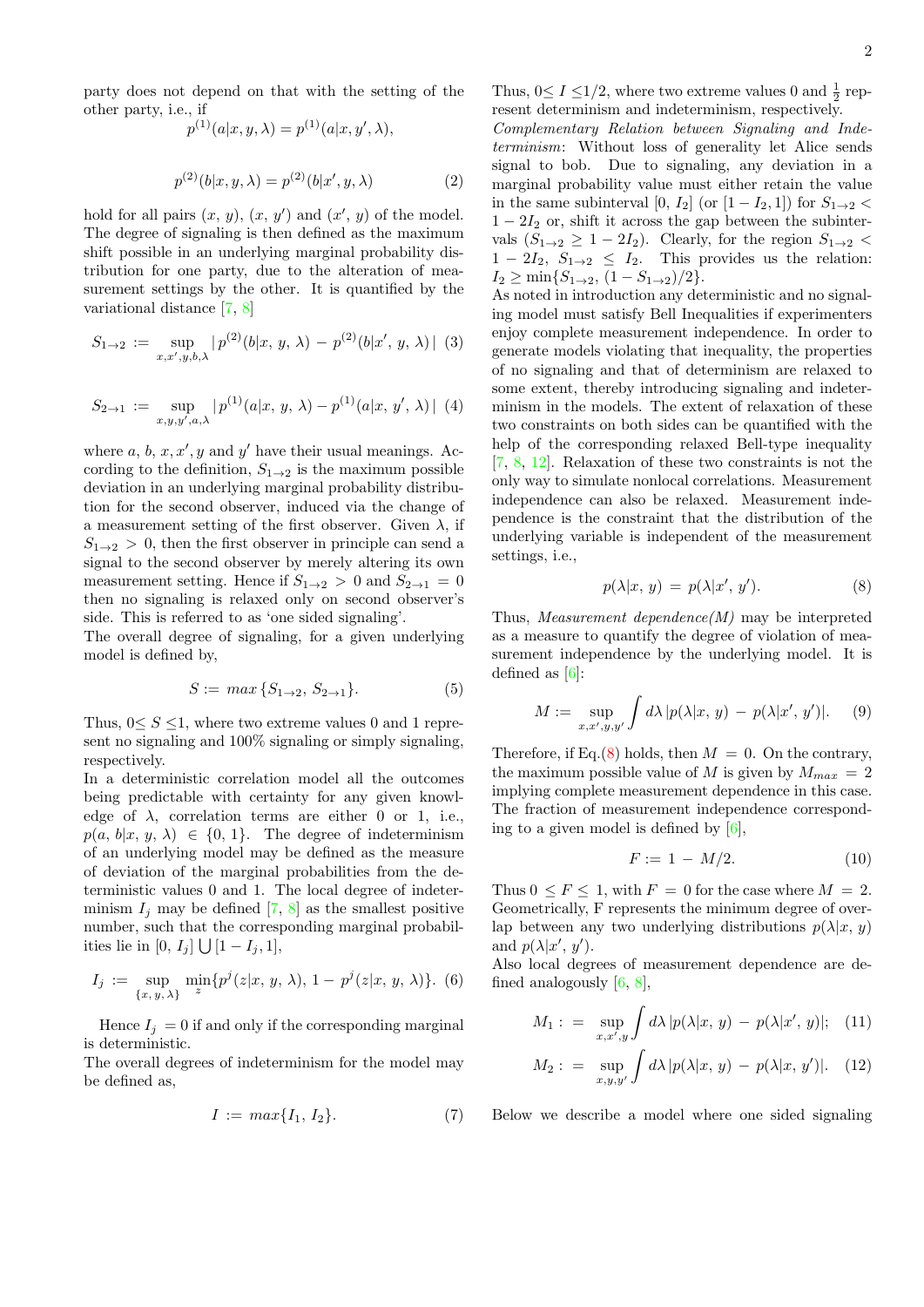indeterminism and measurement dependence are considered.

Relaxed Bell inequalities: In a system of two parties (Alice and Bob), it is assumed that Bob sends no signal to Alice but a signal is sent from Alice to Bob i.e.,no signaling is preserved by the correlations shown by Alice's measurement but is relaxed on Bob's side. Hence Eq.[\(3\)](#page-1-1) and Eq.[\(4\)](#page-1-2) imply  $S_{1\rightarrow 2} > 0$  and  $S_{2\rightarrow 1} = 0$ . For this we assume Alice's measurements are in the past of Bob's measurements. It is also assumed that determinism and measurement independence are relaxed simultaneously only on Bob's side. Since relaxation of no signaling, determinism and measurement independence are relaxed jointly or individually only on Bob's side so we refer this scenario as 'one sided relaxation scenario'. The extent of minimum possible relaxation in this context is given by the following theorem.

*Theorem:* Suppose  $x, x'$  and  $y, y'$  be the measurement settings for Alice and Bob respectively and the measurement outcomes for each party be 1 or -1. If  $\langle xy \rangle$  denotes the average product of the measurement outcomes for joint measurement settings  $x$  and  $y$ , then

<span id="page-2-3"></span>
$$
\langle xy \rangle + \langle xy' \rangle + \langle x'y \rangle - \langle x'y' \rangle \le B(I_2, S_{1 \to 2}, M_2) \quad (13)
$$

where  $I_2$ ,  $S_{1\rightarrow 2}$  and  $M_2$  are the values of indeterminism, signaling and measurement dependence respectively on Bob's side, for any underlying models with

<span id="page-2-2"></span>
$$
B(I_2, S_{1\to 2}, M_2) = 4 - (1 - I_2)(2 - M_2), \text{ for } S_{1\to 2} < 1 - 2I_2
$$
  
and  $M_2 < 2$  (tight upper bound)  

$$
= 4 - (1 - S_{1\to 2})(2 - M_2), \text{ for } S_{1\to 2} \ge 1 - 2I_2
$$
  
and  $M_2 < 2$  (tight upper bound)  

$$
= 4,
$$
 otherwise. is *p*  
(14) that

where  $\langle xy \rangle$  is the average product of the measurement outcomes for joint measurement settings. Since  $B(0, 0, 0) = 2$ , the inequality reduces to well known Bell-CHSH inequality [\[19\]](#page-4-17) for models satisfying no signaling, determinism and measurement independence. Suppose, the Bell-CHSH inequality be violated by an amount V . Hence the corresponding model must satisfy the relation

<span id="page-2-0"></span>
$$
B(I_2, S_{1 \to 2}, M_2) \ge 2 + V. \tag{15}
$$

Measurement independent model can be obtained from the above theorem if we consider  $M_2 = 0$ . Hence the bounds get modified as:

<span id="page-2-1"></span>
$$
B(I_2, S_{1\to 2}, 0) = 2 + 2I_2 \quad \text{for} \quad S_{1\to 2} < 1 - 2I_2
$$
  
= 2 + 2S<sub>1\to 2</sub> for  $S_{1\to 2} \ge 1 - 2I_2$ . (16)

From the proof of the theorem, it is seen that for  $S_{1\to 2}$  < 1 – 2I<sub>2</sub>, the upper bound of  $B(I_2, S_{1\to 2}, 0)$  is achieved when  $S_{1\rightarrow 2} = I_2$ . Now when  $S_{1\rightarrow 2} = I_2$ then  $I_2 < \frac{1}{3}$ . Thus,  $B(I_2, S_{1\rightarrow 2}, 0)$  can reach a maximum value less than 2.67. So maximum quantum violation, hence simulation of singlet correlation is impossible for  $S_{1\rightarrow 2}$  < 1 – 2 $I_2$ . This proves the conjecture mentioned in [\[7,](#page-4-13) [8\]](#page-4-14) completely for one sided relaxation of constraints only and we can conclude from the above that for  $S_{1\rightarrow 2} < 1-2I_2$ , it is not possible to simulate any nonlocal correlations by introducing only one sided indeterminism. It follows via Eq. [\(15\)](#page-2-0) that for  $S_{1\rightarrow 2} < 1-2I_2$ , any measurement independent model must assign  $I_2 \geq \frac{V}{2}$  and  $S_{1\rightarrow 2} \geq \frac{V}{2}$  for  $V(V < 0.67)$  amount of violation $(I_2 < 1/3)$ and  $S_{1\rightarrow 2}$  < 1/3 as said earlier). Model saturating this bound is given in the Appendix A.



 $G. 1:$  The tradeoff between  $I_2$  and  $M_2$  for any amount of V is plotted when  $S_{1\rightarrow 2}$   $<$  1 – 2I<sub>2</sub>. Clearly, the maximum value t the upper bound  $B(I_2, S_{1\rightarrow 2}, 0)$  can achieve is 2.67 for  $S_{1\rightarrow 2}$  < 1 – 2 $I_2$ .

A further consequence of the theorem is that violation from 2.67 to 4 can be achieved only when  $S_{1\rightarrow 2} \geq 1-2I_2$ . For  $S_{1\rightarrow 2} \geq 1-2I_2$  it follows from Eq. [\(15\)](#page-2-0) that for V  $(0 \lt V \leq 2)$  amount of violation, corresponding measurement model must assign at<br>least  $V/2$  amount of signaling (hence at least  $\frac{1-S_{1\rightarrow 2}}{2}$  amount of indeterminism). In particular, for generation of singlet state correlation, i.e., for  $V = 2\sqrt{2} - 2$  [\[20\]](#page-4-18) at least 41% of signaling (hence  $59\%$  of indeterminism) is required. It is seen from  $(16)$ , for  $S_{1\to 2} = 1$ ,  $B(I_2, S_{1\to 2}, 0) = 4$ . Thus maximal violation can be achieved only when 100% communication of signaling takes place from Alice to Bob. Model saturating this bound is given in the Appendix A. For  $S_{1\rightarrow 2} < 1-2I_2$  case, the upper bound  $2+2I_2$  is achieved for  $S_{1\rightarrow 2} = I_2$ . Hence if  $S_{1\rightarrow 2} = 0$ , then no violation can be obtained. Similarly for  $S_{1\rightarrow 2} \geq 1-2I_2$  case the upper bound  $B(I_2, S_{1\to 2}, 0)$  is  $2 + 2S_{1\to 2}$ . Hence if  $S_{1\to 2} = 0$ then no violation can be obtained. This in turn points out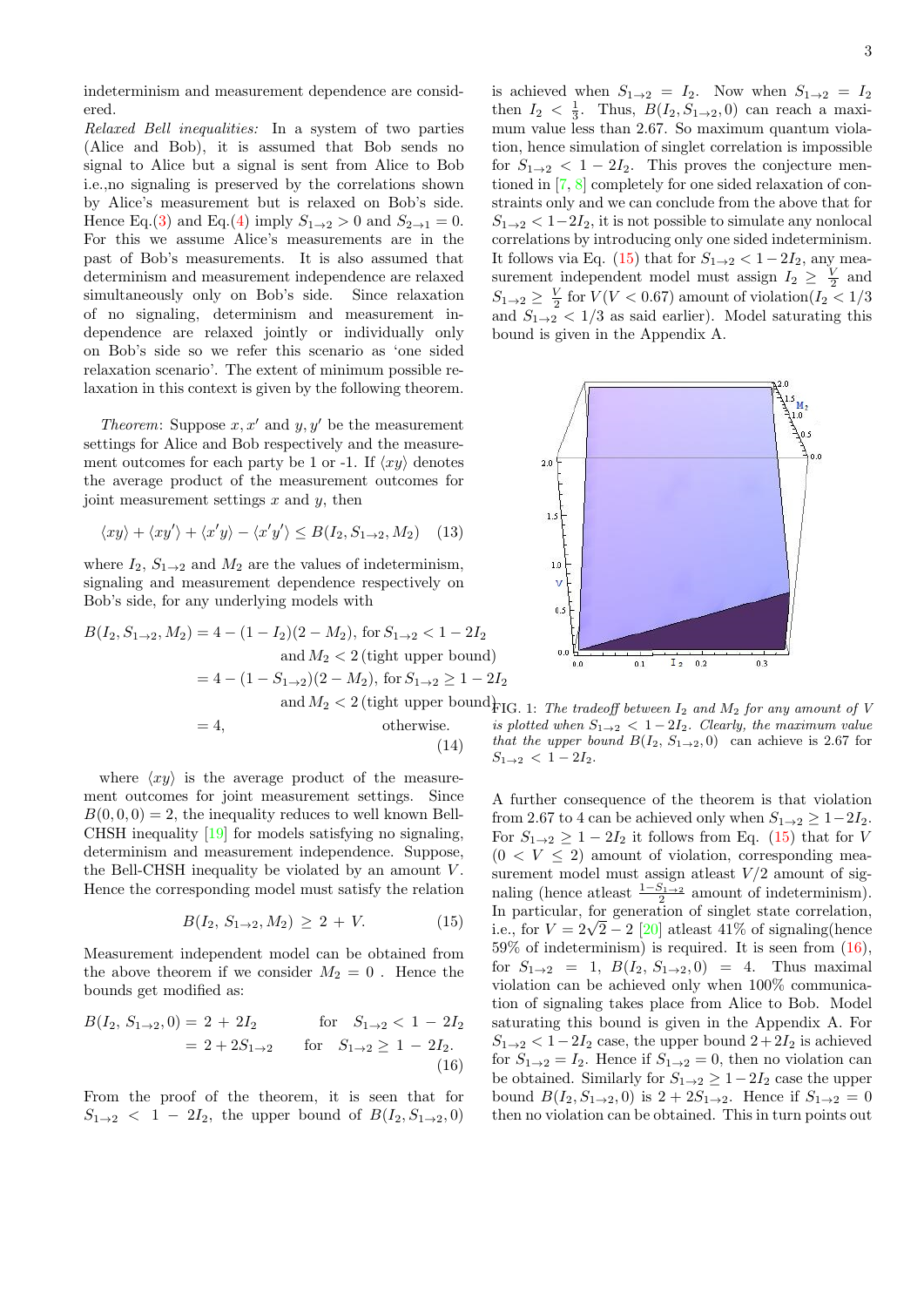4

the fact that complete randomness of outputs of only one party in absence of any sort of communication between the parties is insufficient to simulate any nonlocal correlation contrary to two sided relaxation scenario where  $B(I, 0, 0)$  model exists[\[7,](#page-4-13) [8,](#page-4-14) [18\]](#page-4-9).

Now we consider  $B(I_2, S_1\rightarrow 2, M_2)$  model for  $M_2 \neq 0$ . The corresponding model must satisfy the relation

$$
B(I_2, S_{1 \to 2}, M_2) \ge 2 + V. \tag{17}
$$

The upper bound in Eq.[\(14\)](#page-2-2) for  $S_{1\rightarrow 2} < 1-2I_2$  and  $M_2 < 2$  is obtained when  $S_{1\rightarrow 2} = I_2$ . Thus, a one sided signaling, indeterministic and measurement dependent model exists for any violation  $V < 2$  and for  $S_{1\rightarrow 2}$  < 1 – 2 $I_2$ ,  $M_2$  < 2 if and if only if it satisfy the following condition:

$$
I_2 < \frac{1}{3}
$$
,  $S_{1\to 2} < \frac{1}{3}$  and  $2I_2 + M_2(1 - I_2) \ge V$ . (18)

Now for any amount of violation  $V$  the tradeoff between  $M_2$  and  $I_2$  is shown in the FIG.1 (as in  $S_{1\rightarrow 2} < 1-2I_2$ ) case, the bound is obtained for  $S_{1\rightarrow 2} = I_2$ , hence this is also a tradeoff between  $S_{1\rightarrow 2}$  and  $M_2$ ).

From Eq.[\(15\)](#page-2-0) and Eq.[\(14\)](#page-2-2) it is clear that the inequality  $2S_{1\rightarrow 2} + M_2(1 - S_{1\rightarrow 2}) \geq V$  gives the tradeoff between  $S_{1\to 2}$  and  $M_2$  if  $S_{1\to 2}$   $\geq 1 - 2I_2$  and  $M_2 < 2$ . Clearly from Eq.[\(14\)](#page-2-2) if  $S_{1\rightarrow 2}$  = 1, and/or  $M_2$  = 2,  $B(I_2, S_{1\rightarrow 2}, M_2) = 4$ . Thus, maximum violation can also be reached when 100% of communication of signaling takes place from Alice to Bob and/or there is complete measurement dependence for Bob(irrespective of amount of indeterminism on Bob's side).



FIG. 2: The figure represents the tradeoff between signaling, indeterminism and the amount of violation for  $S_{1\rightarrow 2} \geq 1$  – 2I<sub>2</sub>. In particular, region lying on the  $VS_{1\rightarrow2}$  plane(i.e  $M_2 =$ 0 plane) represents the amount of signaling required for V amount of violation of Bell-CHSH inequality.

*Local deterministic model:* In this case, both  $I_2 = 0$  and

 $S_{1\rightarrow 2}=0$ . So, Equation [\(14\)](#page-2-2) reduces to,

$$
B(0, 0, M_2) = min\{2 + M_2, 4\}.
$$
 (19)

Hence from Eq.  $(14)$ , a local deterministic model exists for simulating a singlet state correlation if and only for simulating a singlet state correlation if and only if  $M \geq V = 2\sqrt{2} - 2 \approx 0.82$ . So 59% measurement independence is optimal for simulating singlet correlation when measurement dependency is allowed only on one side  $[10]$ . So, our relaxed Bell inequality(Eq.  $(13)$  and  $(14)$ ) gives a general result from which results of [\[10\]](#page-4-19) can be obtained as a particular case.



FIG. 3: The figure shows the amount of measurement dependence required on bob's side to simulate any nonlocal correlation for an one sided local deterministic model.

For  $S_{1\rightarrow 2} < 1-2I_2$  and  $M_2 < 2$  case if one allows maximum amount of signaling, i.e.,  $S_{1\rightarrow 2} = 1/3$  and maximum amount of indeterminism, i.e.,  $I_2 = 1/3$  then at least  $12\%$ of measurement dependence is required.

Conclusion: Thus our work provides the condition which every 'one sided relaxation model' has to satisfy in order to allow an amount of violation of the Bell-CHSH inequality. From the above discussions, it can now be safely concluded that one sided indeterminism together with one sided signaling can obtain any Bell-CHSH violation but one sided indeterminism alone cannot achieve any sort of Bell-CHSH violation unlike that of individual relaxation of no signaling on one side. This is also the case for individual relaxation of measurement independence on one side as it alone can simulate any amount of Bell-CHSH violation. Besides, joint relaxation of determinism, no signaling and measurement independence on one side can also achieve Bell-CHSH violation. It is thus clear that individual relaxation of both one sided no signaling and measurement independence are useful resource for any amount of Bell-CHSH violation.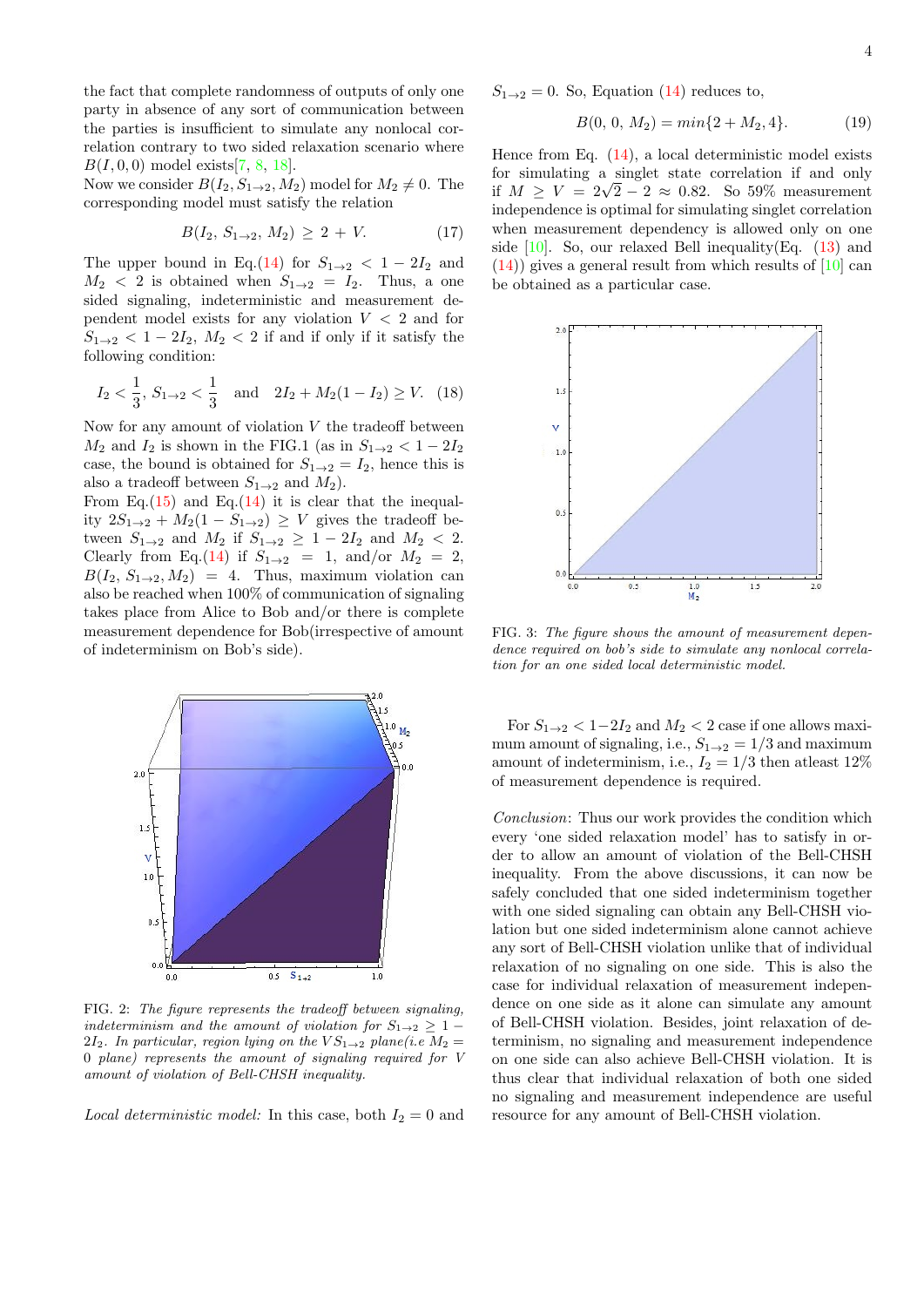

FIG. 4: For  $S_{1\rightarrow 2} < 1-2I_2$  case when  $I_2 = 1/3$  then the minimum amount of measurement dependence required to simulate any amount of violation(V) is given by the  $I = \frac{1}{3}$  plane.

Acknowledgement: This work is supported by University Grants Commission(UGC), New Delhi.

- <span id="page-4-0"></span><sup>∗</sup> Electronic address: [biswajitpaul4@gmail.com](mailto:biswajitpaul4@gmail.com)
- <span id="page-4-1"></span>† Electronic address: kaushiki [mukherjee@rediffmail.com](mailto:kaushiki_mukherjee@rediffmail.com)
- <span id="page-4-2"></span>‡ Electronic address: [dsappmath@caluniv.ac.in](mailto:dsappmath@caluniv.ac.in)
- <span id="page-4-3"></span>[1] J. S. Bell, Physics **1**, 195 (1964).
- <span id="page-4-4"></span>[2] J. P. Jarrett, Nous 18(4), 569 (1984).
- <span id="page-4-5"></span>[3] M. P. Seevinck, Parts and Wholes, arXiv:0811.1027.
- <span id="page-4-6"></span>[4] C. Branciard et al., Nature Physics 4, 681 (2008).
- [5] Jonathan Barrett, Nicolas Gisin Phys. Rev. Lett. 106, 100406 (2011).
- <span id="page-4-16"></span>[6] M.J.W. Hall, Phys. Rev. Lett. **105**, 250404 (2010).<br>[7] M.J.W. Hall, Phys. Rev. A **82**, 062117 (2010).
- <span id="page-4-13"></span>M.J.W. Hall, Phys. Rev. A 82, 062117 (2010).
- <span id="page-4-14"></span>[8] M.J.W. Hall, Phys. Rev. A **84**, 022102 (2011).
- <span id="page-4-10"></span>[9] G. Kar, MD. R. Gazi, M. Banik, S. Das, A. Rai, S.Kunkri, J. Phys. A: Math. Theor. 44, 152002 (2011).
- <span id="page-4-19"></span>[10] Manik Banik, MD Rajjak Gazi, Subhadipa Das, Ashutosh Rai, Samir Kunkri, J. Phys. A: Math Theor. 45, 475302 (2012).
- <span id="page-4-11"></span>[11] M. Pawlowski, Johannes Kofler, Tomasz Paterek, Michael Seevinck, Caslav Brukner, New J. Phys. 12, 083051 (2010).
- <span id="page-4-15"></span>[12] Biswajit Paul, Kaushiki Mukherjee, Debasis Sarkar, Phys. Rev. A 88, 014104 (2013).
- <span id="page-4-7"></span>[13] Manik Banik, Phys. Rev. A 88, 032118 (2013).
- <span id="page-4-12"></span>[14] Arup Roy, Amit Mukherjee, Some Sankar Bhattacharya, Manik Banik, Subhadipa Das, arXiv:1310.8570.
- <span id="page-4-8"></span>[15] S. Massar, D. Bacon, N. Cerf, and R. Cleve, Phys. Rev.A 63, 052305 (2001).
- [16] B.F. Toner and D. Bacon, Phys. Rev. Lett. 91, 187904 (2003).
- [17] J. Degorre, S. Laplante, and J. Roland, Phys. Rev. A 72, 062314 (2005).
- <span id="page-4-9"></span>[18] N.J. Cerf, N. Gisin, S. Massar, and S. Popescu, Phys.Rev.

Lett. 94, 220403 (2005).

- <span id="page-4-17"></span>[19] J. F. Clauser, M. A. Horne, A. Shimony, and R. A. Holt, Phys. Rev. Lett. 23 880-884 (1969).
- <span id="page-4-18"></span>[20] B. Tsirelson, Lett. Math. Phys. 4, 93 (1980).

## APPENDIX

Appendix A: Proof of the Theorem for  $M_2 = 0$ . The technique of the proof is similar to that given in [\[7\]](#page-4-13). The relaxed Bell inequality given in Eq. $(13)$  and Eq. $(14)$ for  $M_2 = 0$  is proved here. The outcomes of Alice and Bob are labeled by  $\pm 1$ . Let the joint measurement outcomes be  $(+, +), (+, -), (-, +)$  and  $(-, -)$ . Let  $p(+, +|x, y, \lambda) = c$ ;  $p^{(1)}(+|x, y, \lambda) = m$  and  $p^{(2)}(+|x, y, \lambda) = n.$  Hence if  $\langle xy \rangle_{\lambda}$  denotes the average product of the measurement outcomes for a fixed value

of  $\lambda$ , then  $\langle xy \rangle_{\lambda} = 1+ 4c-2(m+n)$  [\[7\]](#page-4-13). For positivity of joint probabilities, max $\{0, m+n-1\} \leq c \leq \min\{m, n\}.$ 

<span id="page-4-22"></span>
$$
2|m+n-1| - 1 \le \langle xy \rangle_{\lambda} \le 1 - 2|m-n|.
$$
 (20)

Suitable choices of c give upper and lower bounds. Let,  $p_1 \equiv p(*|x, y), p_2 \equiv p(*|x, y'), p_3 \equiv p(*|x', y)$ and  $p_4 \equiv p(*)x', y'$ ;

$$
E(\lambda) := \langle xy \rangle_{\lambda} + \langle xy' \rangle_{\lambda} + \langle x'y \rangle_{\lambda} - \langle x'y' \rangle_{\lambda},
$$

then,

Thus,

<span id="page-4-21"></span>
$$
E(\lambda) \le 4 - 2J,\tag{21}
$$

where

$$
J = |m_1 - n_1| + |m_2 - n_2| + |m_3 - n_3| + |m_4 + n_4 - 1|.
$$
\n(22)

For suitable choices of  $c_1$ ,  $c_2$ ,  $c_3$  and  $c_4$  the upper bound is attainable.

As Alice's correlations abide by no signaling principle,  $m_1 = m_2$  and  $m_3 = m_4$ . Therefore,

<span id="page-4-20"></span>
$$
J = |m_1 - n_1| + |m_1 - n_2| + |m_3 - n_3| + |m_3 + n_4 - 1|.
$$
\n(23)

Due to determinism on Alice's part,  $m_1, m_3 \in \{0, 1\}.$ The indeterminism and signaling constraints of the theorem on Bob's outcomes imply  $n_j \in [0, I] \bigcup [1 -$ I, 1]  $\forall j = 1, 2, 3, 4 \text{ and } |n_1 - n_3| \leq S; |n_2 - n_4| \leq S.$ To maximize  $E(\lambda)$ , J must be minimized. There are four possible cases corresponding to the four possible values of  $(m_1, m_3)$ :  $(0, 0), (1, 0), (0, 1)$  and  $(1, 1)$ . Now for the first case, i.e., for  $m_1 = 0$  and  $m_3 = 0$ , J defined in Eq.[\(23\)](#page-4-20) becomes

$$
J = |n_1| + |n_2| + |n_3| + |1 - n_4|.
$$
 (24)

Since  $n_1, n_2, n_3$  and  $(1 - n_4)$  all are positive, hence

$$
J = n_1 + n_3 + n_2 - n_4 + 1
$$
  
\n
$$
\ge 1 - S_{1 \to 2} + n_1 + n_3
$$
  
\n
$$
\ge 1 - S_{1 \to 2}
$$
 (25)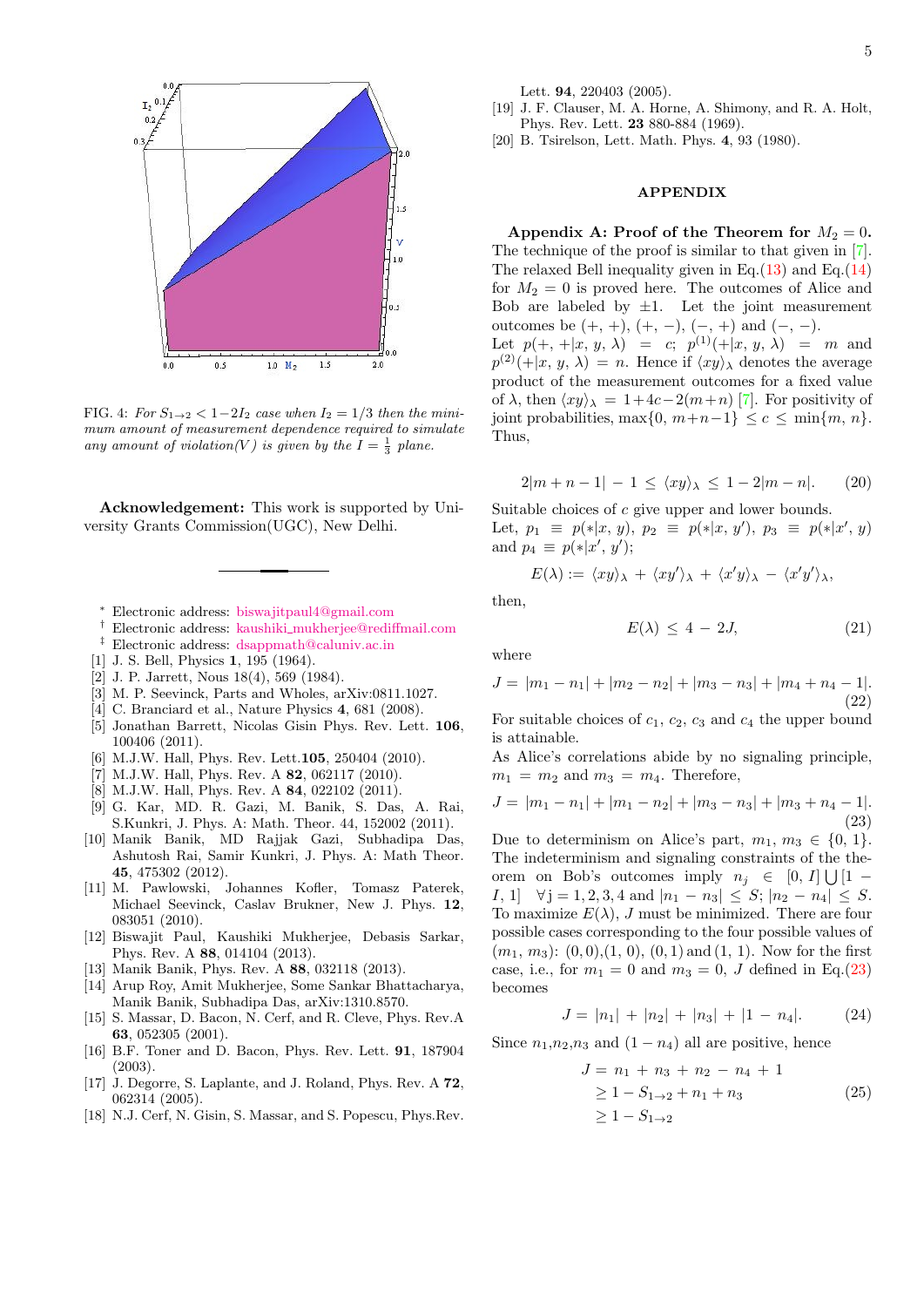where we have used the constraints  $-S_{1\rightarrow 2} \leq n_2 - n_4 \leq$  $S_{1\rightarrow 2}$ . Therefore,  $J \geq 1 - S_{1\rightarrow 2}$ . Equality is obtained when  $n_1 = 0, n_3 = 0$  and  $n_2 - n_4 = -S_{1 \to 2}$ . Similarly, for the other three cases  $(m_1, m_3)$ :  $(1, 0), (0, 1)$  and  $(1, 1),$  $J \geq 1-S_{1\rightarrow 2}$  where the equality is obtained for the three cases when  ${n_1 = 0, n_3 = 0 \text{ and } n_2 - n_4 = -S_{1\rightarrow 2}}, {n_2 =$  $1, n_4 = 1$  and  $n_3 - n_1 = -S_{1 \to 2}$  and  $\{n_1 = 0, n_3 = 1 \text{ and } n_4 = 1 \text{ and } n_5 = 1 \text{ and } n_6 = 1 \text{ and } n_7 = 1 \text{ and } n_8 = 1 \text{ and } n_9 = 1 \text{ and } n_{10} = 1 \text{ and } n_{11} = 1 \text{ and } n_{12} = 1 \text{ and } n_{13} = 1 \text{ and } n_{14} = 1 \text{ and } n_{15} = 1 \text{ and } n_{16} = 1 \text{ and } n_{17$  $n_4 - n_2 = -S_{1\rightarrow 2}$  respectively. Hence in any case

<span id="page-5-0"></span>
$$
J \ge 1 - S_{1 \to 2}.\tag{26}
$$

Now, let  $S_{1\rightarrow 2} < 1-2I_2$ , then the maximum value of  $S_{1\rightarrow 2}$  will give the minimum value of the lower bound of J in the Eq.[\(26\)](#page-5-0). The maximum value that  $S_{1\rightarrow 2}$  can take for  $S_{1\rightarrow 2} < 1-2I_2$  is  $I_2$ (by definition). Hence for  $S_{1\rightarrow 2}$  < 1 – 2 $I_2$  Eq.[\(26\)](#page-5-0) gets modified as

$$
J \ge 1 - I_2 \tag{27}
$$

and equality is obtained when  $S_{1\rightarrow 2} = I_2$ . The above relation implies (Via Eq.[\(21\)](#page-4-21)) the tight bound  $E(\lambda) \leq$  $2 + 2I_2$ , where  $E(\lambda)$  achieve maximum value  $2 + 2I_2$ , for the following cases  ${m_i = 0, n_1 = 0, n_3 = 0, n_4 =}$  $I, n_2 = 0(j = 1, 2, 3, 4))\}, \{m_1 = m_2 = 0, m_3 = m_4 =$  $1, n_2 = 0, n_4 = 0, n_3 = I, n_1 = 0\}, \{m_1 = m_2 = 1, m_3 =$  $m_4 = 0, n_2 = 1, n_4 = 1, n_3 = I, n_1 = 0$ } and  $\{m_j =$  $1, n_1 = 1, n_3 = 1, n_2 = I, n_4 = 0(j = 1, 2, 3, 4)$ . Finally, let  $S_{1\rightarrow 2} \geq 1-2I_2$ , then the value of at least one pair of marginal probabilities  $((n_1, n_3)$  and/or  $(n_2, n_4))$ must shift across the gap between the subintervals  $[0, I]$ and  $[1 - I, 1]$ . Now, the constraint  $S_{1\rightarrow 2} \geq 1 - 2I_2$ , will not improve the the lower bound  $1 - S_{1\rightarrow 2}$  of J given in Eq.[\(26\)](#page-5-0), hence  $J \ge 1-S_{1\rightarrow 2}$ , implying (Via Eq.[\(21\)](#page-4-21)) the tight bound  $E(\lambda) \leq 2 + 2S_{1\rightarrow 2}$ .

## Appendix. B: Proof of Theorem for  $M_2 \neq 0$ .

We start the derivation of the bounds in the theorem  $\left($  given in  $(13)$  and  $(14)$ ) by defining

<span id="page-5-1"></span>
$$
T(\lambda) = P_{xy}(\lambda) \langle xy \rangle + P_{xy'}(\lambda) \langle xy' \rangle + P_{x'y}(\lambda) \langle x'y \rangle - P_{x'y'}(\lambda) \langle x'y' \rangle
$$
 (28)

where  $p_{xy} = p(a, b|x, y, \lambda), p_{xy'} = p(a, b|x, y', \lambda),$  etc., and  $P_{xy} = p(\lambda|x, y), P_{xy'} = p(\lambda|x, y'),$  etc. Now by Eq. [\(20\)](#page-4-22) the above relation takes the form

<span id="page-5-2"></span>
$$
T(\lambda) \le P_{xy}(\lambda) + P_{xy'}(\lambda) + P_{x'y}(\lambda) + P_{x'y'}(\lambda) - 2J(\lambda)
$$
\n(29)

where

$$
J(\lambda) = P_{xy}(\lambda)|m_1 - n_1| + P_{xy'}(\lambda)|m_2 - n_2| + P_{x'y}(\lambda)|m_3 - n_3| + P_{x'y'}(\lambda)|m_4 + n_4 - 1|.
$$
 (30)

Here  $m_i$ ,  $n_i$  and  $c_i$  all depend on the underlying variable λ.

From the statement of the theorem it is clear that the restrictions are,

$$
m_j \in \{0, 1\}, n_j \in [0, I_2] \cup [1 - I_2, 1] \tag{31}
$$

$$
m_1 = m_2, \, m_3 = m_4 \tag{32}
$$

$$
|n_1 - n_3|, |n_2 - n_4| \le S_{1 \to 2} \tag{33}
$$

and

$$
\int |P_{xy}(\lambda) - P_{xy'}(\lambda)| d\lambda, \int |P_{x'y}(\lambda) - P_{x'y'}(\lambda)| d\lambda \le M_2;
$$
  

$$
P_{xy}(\lambda) = P_{x'y}(\lambda) \text{ and } P_{xy'}(\lambda) = P_{x'y'}(\lambda).
$$
 (34)

Hence  $J(\lambda)$  takes the form,

$$
J(\lambda) = P_{xy}(\lambda)|m_1 - n_1| + P_{xy'}(\lambda)|m_1 - n_2| + P_{xy}(\lambda)|m_3 - n_3| + P_{xy'}(\lambda)|m_3 + n_4 - 1|.
$$
 (35)

The left hand side of the Eq. [\(13\)](#page-2-3) is obtained by inte-grating both sides of Eq. [\(28\)](#page-5-1) over  $\lambda$  and using Eq.[\(29\)](#page-5-2), hence

$$
\langle xy \rangle + \langle xy' \rangle + \langle x'y \rangle - \langle x'y' \rangle
$$
  
=  $\int T(\lambda) d\lambda \le 4 - 2 \int J(\lambda) d\lambda.$  (36)

<span id="page-5-3"></span>In order to get the maximum value of the left hand side of Eq. [\(36\)](#page-5-3), we have to minimize the integral of the positive quantity  $J(\lambda)$  under the restriction given in the statement of the theorem. There are four possible cases corresponding to the four possible values of  $(m_1, m_3)$ :  $(0,0),(1,0), (0,1)$  and  $(1, 1)$ . Similarly(as in the  $M_2 = 0$ case), one trivially has

<span id="page-5-4"></span>
$$
J(\lambda) \ge (1 - S_{1 \to 2}) \min\{P_{xy}, P_{xy'}\}.
$$
 (37)

<span id="page-5-5"></span>Then Eq.  $(36)$  becomes (by using  $(37)$ ),

$$
\langle xy \rangle + \langle xy' \rangle + \langle x'y \rangle - \langle x'y' \rangle
$$
  
\n
$$
\leq 4 - 2(1 - S_{1 \to 2}) \int \min\{P_{xy}, P_{xy'}\} d\lambda.
$$
 (38)

Now,

$$
\min\{P_{xy}, P_{xy'}\} = \frac{1}{2}(P_{xy} + P_{xy'}) - \frac{1}{2}|P_{xy} - P_{xy'}|.
$$
 (39)

Hence,

 $\overline{\phantom{a}}$ 

<span id="page-5-6"></span>
$$
\int \min\{P_{xy}, P_{xy'}\} d\lambda \ge \max\{0, 1 - \frac{M_2}{2}\}.
$$
 (40)

Then, one obtains the bound(using Eq. $(38)$  and Eq. $(40)$ ),  $\langle xy \rangle + \langle xy' \rangle + \langle x'y \rangle$ 

$$
-\langle x'y'\rangle \le 4 - 2(1 - S_{1\to 2}) \max\{0, 1 - \frac{M_2}{2}\}\qquad(41)
$$

Now, just as in the previous case (i.e for  $M_2 = 0$ ), it is clear that

$$
B(I_2, S_{1\to 2}, M_2) = 4 - (1 - I_2)(2 - M_2), \text{ for } S_{1\to 2} < 1 - 2I_2
$$
  
and  $M_2 < 2$  (tight upper bound)  

$$
= 4 - (1 - S_{1\to 2})(2 - M_2), \text{ for } S_{1\to 2} \ge 1 - 2I_2
$$
  
and  $M_2 < 2$  (tight upper bound)  

$$
= 4,
$$
 otherwise.  
(42)